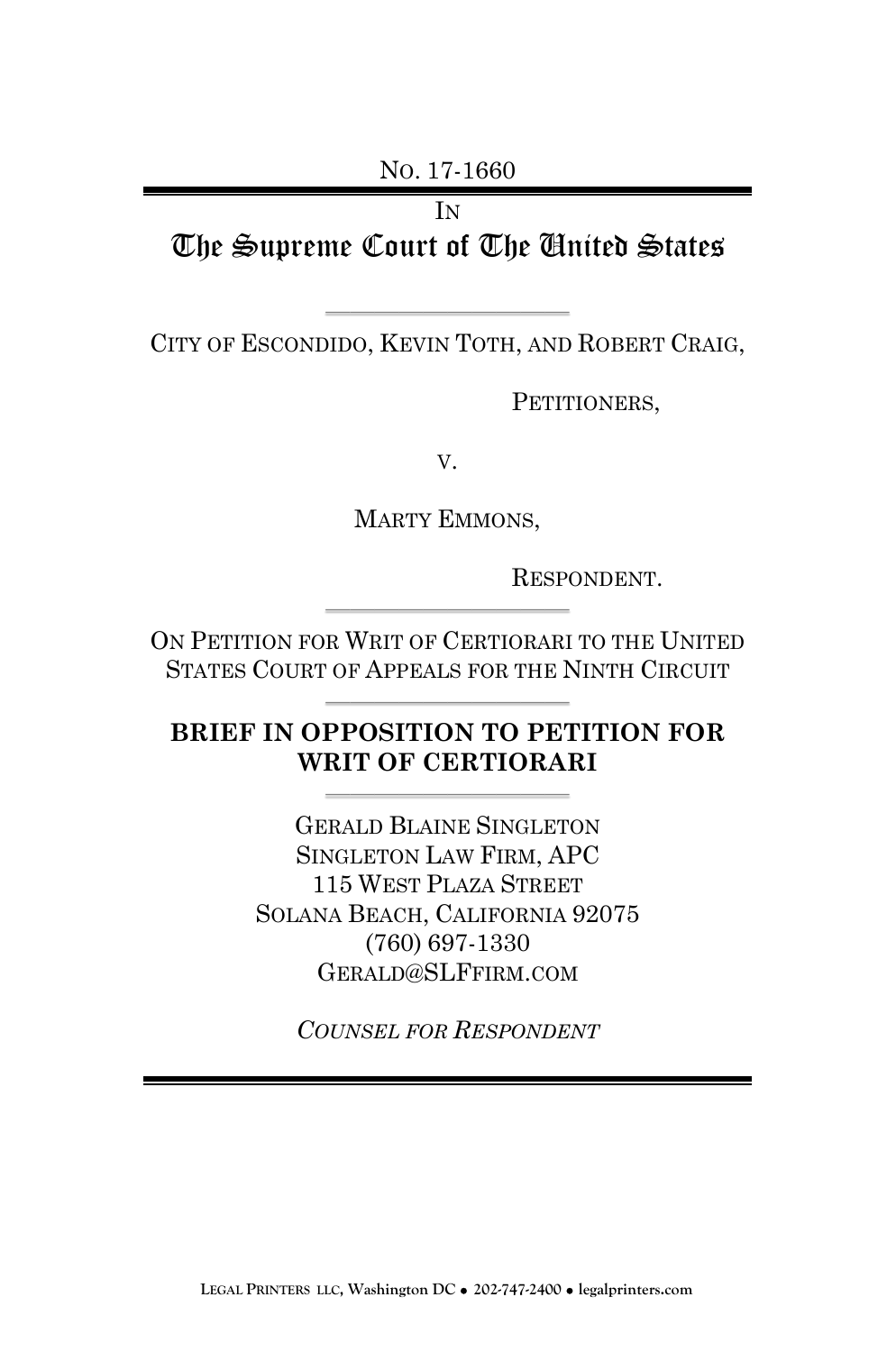### **QUESTION PRESENTED**

<span id="page-1-0"></span>Despite the admonition in Supreme Court Rule 14.1(a) that questions presented "should be short and should not be argumentative," Petitioners begin their Questions Presented with at least six *disputed* facts: (1) that police were responding to a "domestic violence" call; (2) that Respondent Marty Emmons was entirely "unknown" at the time he was arrested; (3) that Mr. Emmons "hastily" exited the subject apartment; (4) that Petitioners Kevin Toth and Robert Craig were conducting a "lawful" welfare check when Mr. Emmons was arrested; and (5) that Mr. Emmons has "cited *no* legal authorities for the proposition that the nature of the force was excessive."

Mr. Emmons would re-state Petitioners' Questions Presented as a single question:

1. Did the Ninth Circuit err in holding Petitioners Kevin Toth and Robert Craig were not entitled to summary judgment, on the issue of whether they are immune from having to defend against Mr. Emmons' claim, that they violated the Fourth Amendment, when they arrested and used force on Mr. Emmons?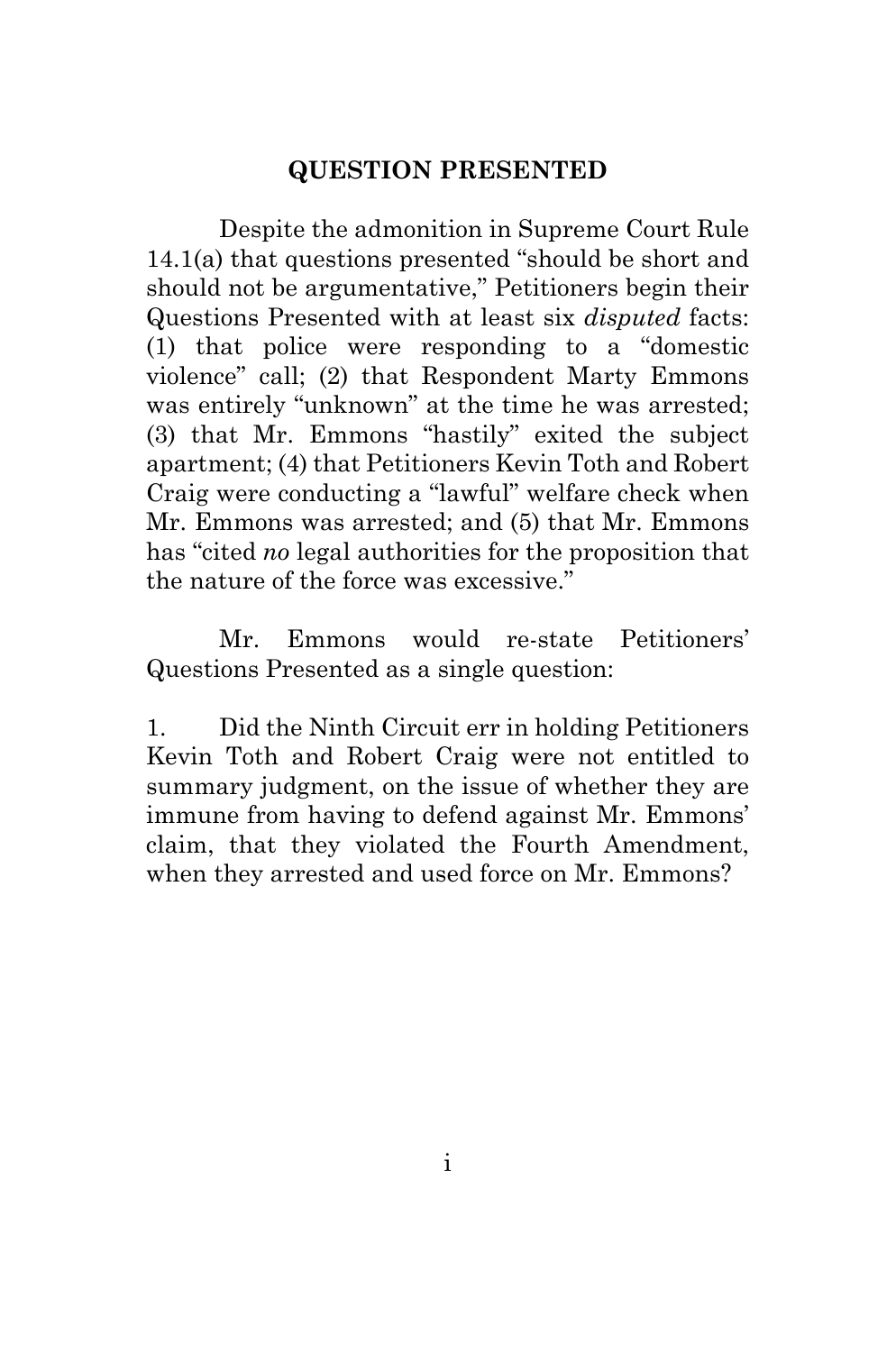# **TABLE OF CONTENTS**

| The Police Arrive to Everyone's Surprise2<br>A.         |
|---------------------------------------------------------|
| The Police Do Not Perceive Ongoing<br>$\mathbf{B}$      |
| $C_{\cdot}$<br>The Police Unlawfully Arrest Mr. Emmons, |
| II.                                                     |
| $A_{-}$<br>Southern District of California 11           |
| $\mathbf{B}$                                            |
|                                                         |

I. [The Ninth Circuit Applied the Correct, Though](#page-18-0)  [Amorphous, Legal Standard in Denying Qualified](#page-18-0)  [Immunity at Summary Judgment........................](#page-18-0) 14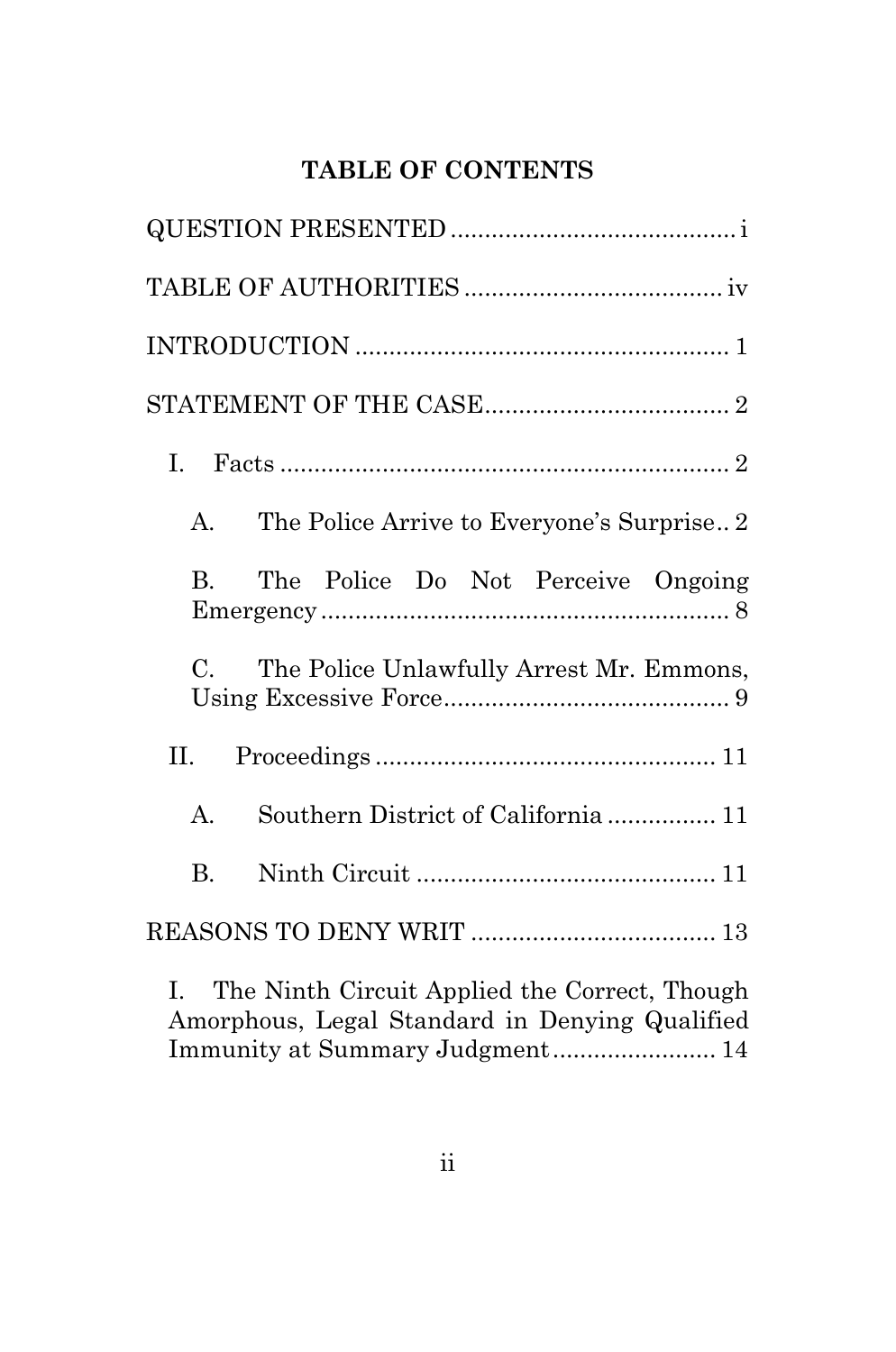II. [All But the Plainly Incompetent or Those Who](#page-20-0)  [Knowingly Violate the Law Would Have Known the](#page-20-0)  [Arrest of, and Use of Force on, Mr. Emmons](#page-20-0)  [Violated His Fourth Amendment Right to Be Free](#page-20-0)  [From Excessive Force............................................](#page-20-0) 16

|  | III. A Writ of Certiorari is Not Required to |  |  |
|--|----------------------------------------------|--|--|
|  |                                              |  |  |

<span id="page-3-0"></span>

|--|--|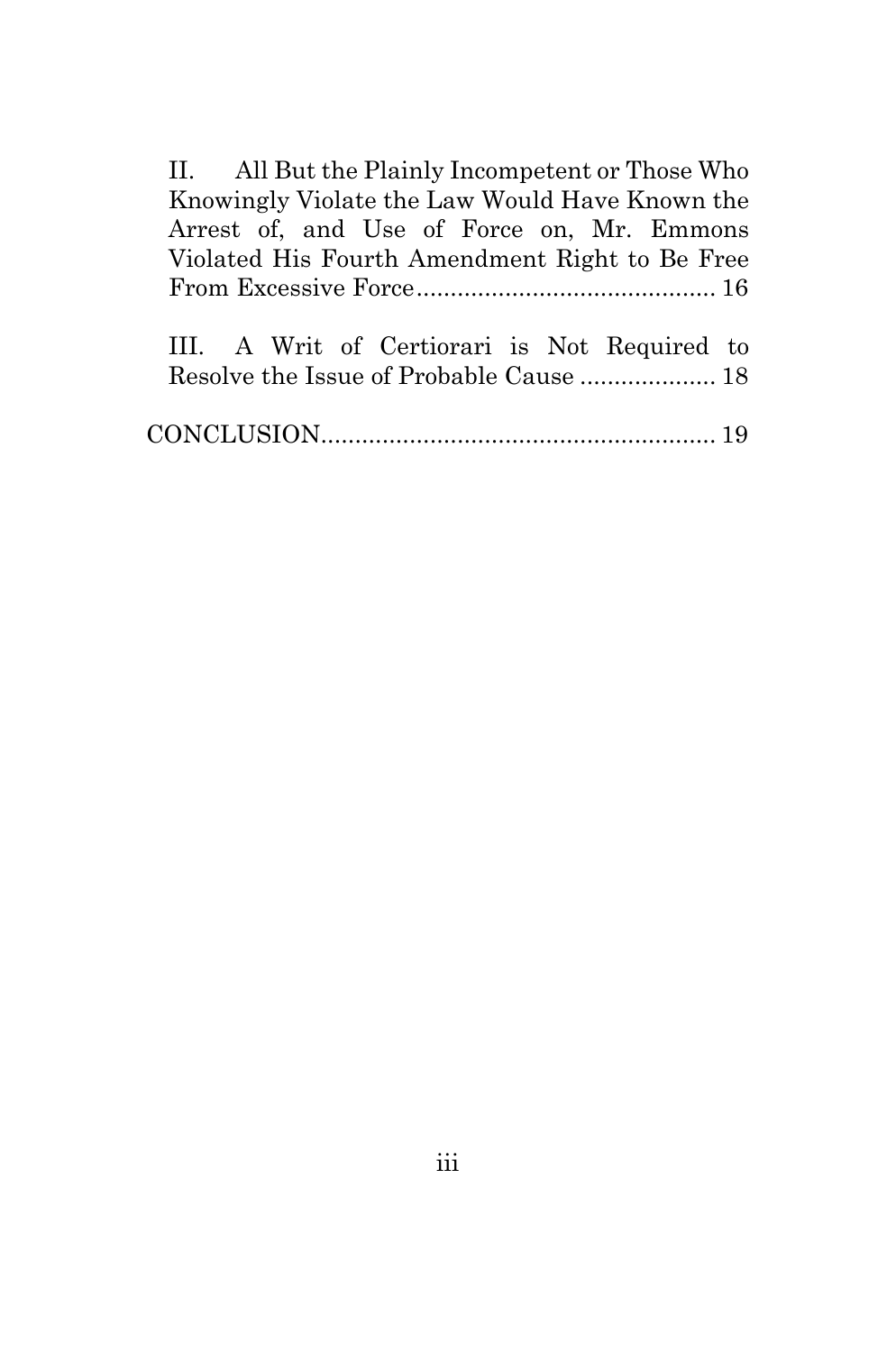# **TABLE OF AUTHORITIES**

| Cases                                                    |
|----------------------------------------------------------|
| Gravelet-Blondin v. Shelton, 728 F.3d 1086 (9th Cir.     |
|                                                          |
| Mullenix v. Luna, 136 S. Ct. 305 (2015)  17              |
| <i>Nelson v. City of Davis, 685 F.3d 867</i>             |
|                                                          |
| <i>People v. Belton</i> , 168 Cal. App. 4th 432 (2008) 3 |
|                                                          |
| Statutes                                                 |
|                                                          |
|                                                          |
|                                                          |
| Rules                                                    |
| Supreme Court Rule 10  13, 15, 19                        |
|                                                          |
|                                                          |
| Other References                                         |
| Cato Inst. Amicus Br., Almighty Supreme Born Allah       |
| v. Milling, S. Ct. No. 17-8654, filed May 25,            |
|                                                          |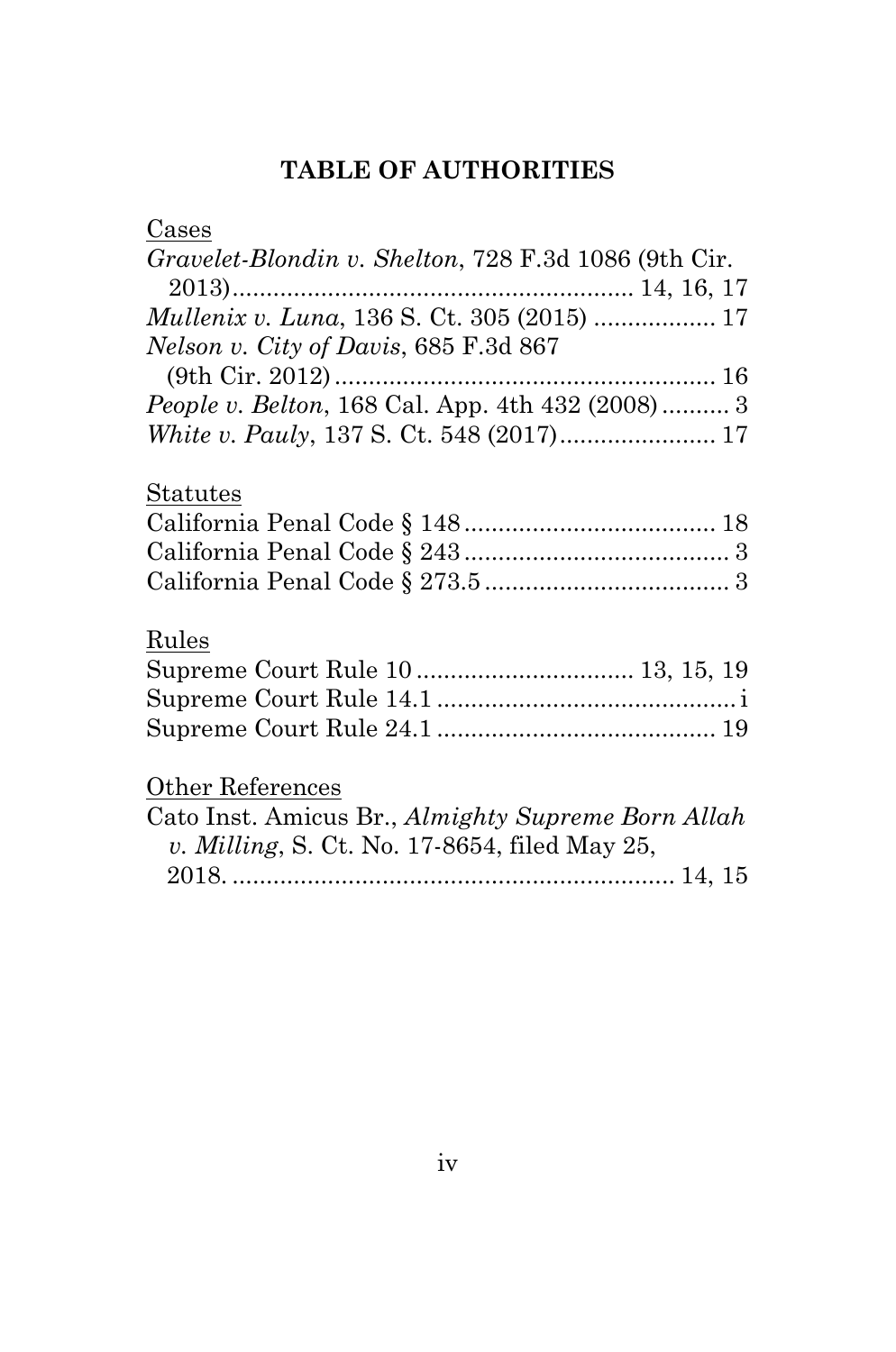#### **INTRODUCTION**

<span id="page-5-0"></span>Despite there being no indication of an ongoing emergency when police officers arrived at the Escondido apartment of Respondent Marty Emmons' daughter, in response to a 911 report from a caller in Los Angeles, the officers insisted on searching the apartment.

When Mr. Emmons' exited the apartment to explain his daughter's insistence on a search warrant, Officer Craig forced Mr. Emmons to the ground and held him there with Sergeant Toth's help, thus injuring Mr. Emmons' back and hip. Mr. Emmons was then arrested for interfering with the officers' quest to get inside the apartment.

The Ninth Circuit did not err in this case when, on interlocutory appeal, it assumed all disputes of fact were resolved in Mr. Emmons' favor, then concluded Mr. Emmons' Fourth Amendment right to be free from unreasonable seizures was "clearly established" under the circumstances of this case.

The Petition should be denied.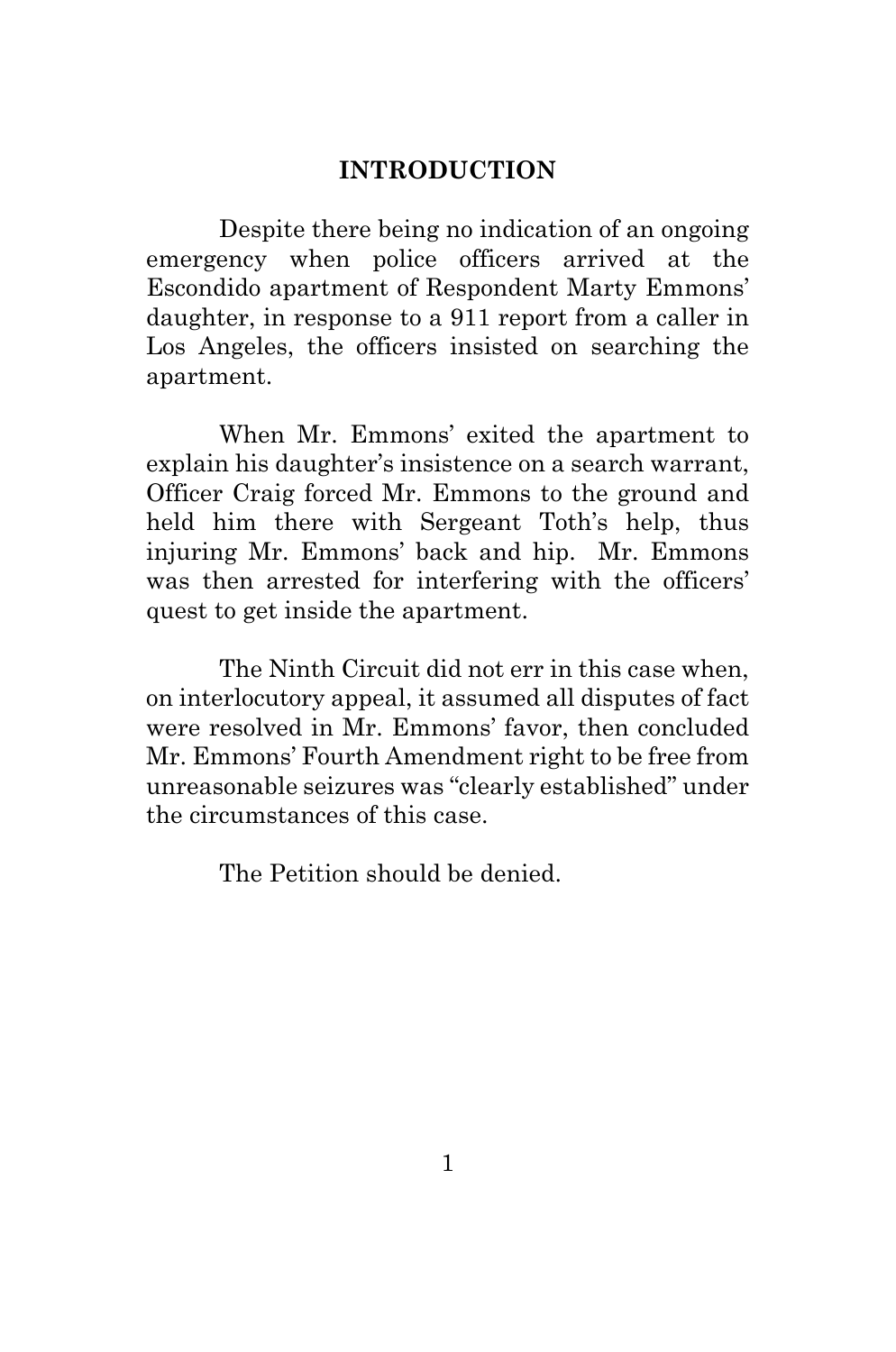#### **STATEMENT OF THE CASE**

### <span id="page-6-2"></span><span id="page-6-1"></span><span id="page-6-0"></span>**I. Facts**

## **A. The Police Arrive to Everyone's Surprise**

In 2013, Maggie Emmons lived in an apartment in Escondido, California with her husband (who was working in Rhode Island at the time), two young sons, and roommate, Ametria Douglas. ER057, ER075, ER086, ER107.

On Memorial Day, May 27, 2013, Respondent Marty Emmons was visiting his daughter, Maggie Emmons, and grandsons at their Escondido apartment. ER060, ER087, ER106.

In the early afternoon that day, Ms. Emmons' roommate, Ms. Douglas, was talking on the phone with her mother when Ms. Douglas' phone unexpectedly stopped working. ER097. Thinking nothing of it, Ms. Douglas soon took Ms. Emmons' sons to play at the apartment complex pool. ER109.

A while after Ms. Douglas took the boys to the pool, the police showed up. ER111. When they responded, the officers had no information confirming the veracity of what the 911 caller had reported. ER233. And the officers did not, either before or during the incident, listen to the 911 call or attempt to contact the 911 caller for more information. ER231- ER232.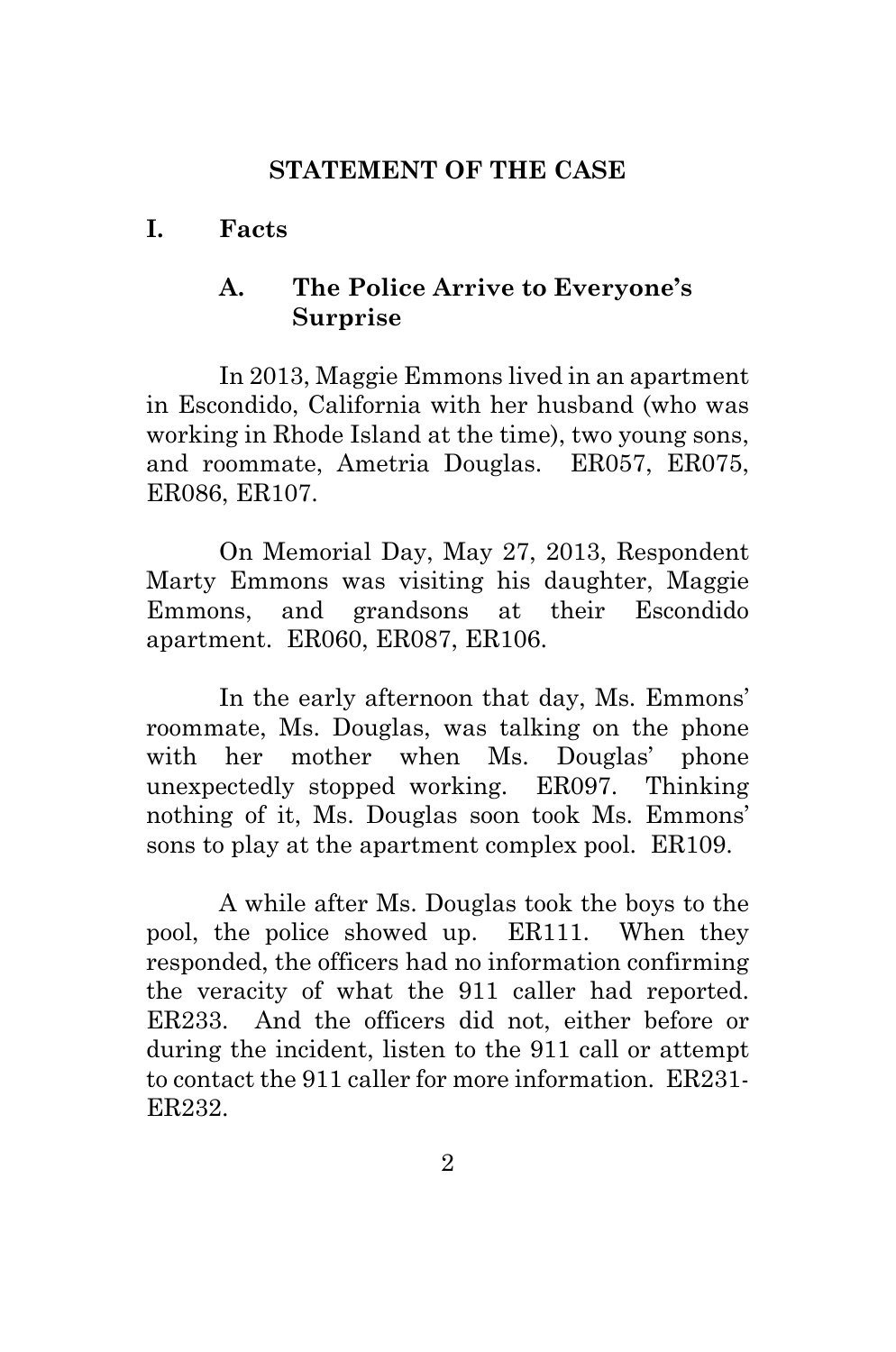Importantly, there was no indication that this was a "domestic violence" call as the term is defined by California Penal Code sections 273.5 and 243(e)(1). The term "domestic violence" applies only to violence between individuals involved in a current or former intimate/romantic relationship. *See People v. Belton*, 168 Cal. App. 4th 432 (2008) ("For purposes of section 273.5, the term 'cohabitant' 'requires something more than a platonic, rooming-house arrangement.'"). Here, of course, officers were responding to a reported verbal altercation between two adult women roommates.

From the pool, Ms. Douglas was the first to see Officer Craig arrive, along with Officer Jake Houchin, who is not a party to this proceeding, $<sup>1</sup>$  $<sup>1</sup>$  $<sup>1</sup>$  Ms. Douglas</sup> saw these officers approach and knock on the door to Ms. Emmons' apartment.[2](#page-7-1) ER088-ER089. At the time, Ms. Emmons' sons were playing and splashing in the pool, and no one else was around. ER099, ER248.

Officer Craig "had no idea" if there was an ongoing emergency and had no information that

 $\overline{\phantom{a}}$ 

<span id="page-7-0"></span><sup>&</sup>lt;sup>1</sup> Mr. Emmons and his daughter had stayed in the apartment, watching a movie. ER088.

<span id="page-7-1"></span><sup>2</sup> The pool is situated directly under the landing of Ms. Emmons' apartment; thus, Ms. Douglas could see and hear what was happening near the front door of the apartment. ER089. Officer Craig confirms the pool was situated directly under the landing to Ms. Emmons' apartment and was thus "very close" to where the officers were standing next to Ms. Emmons' apartment. ER236.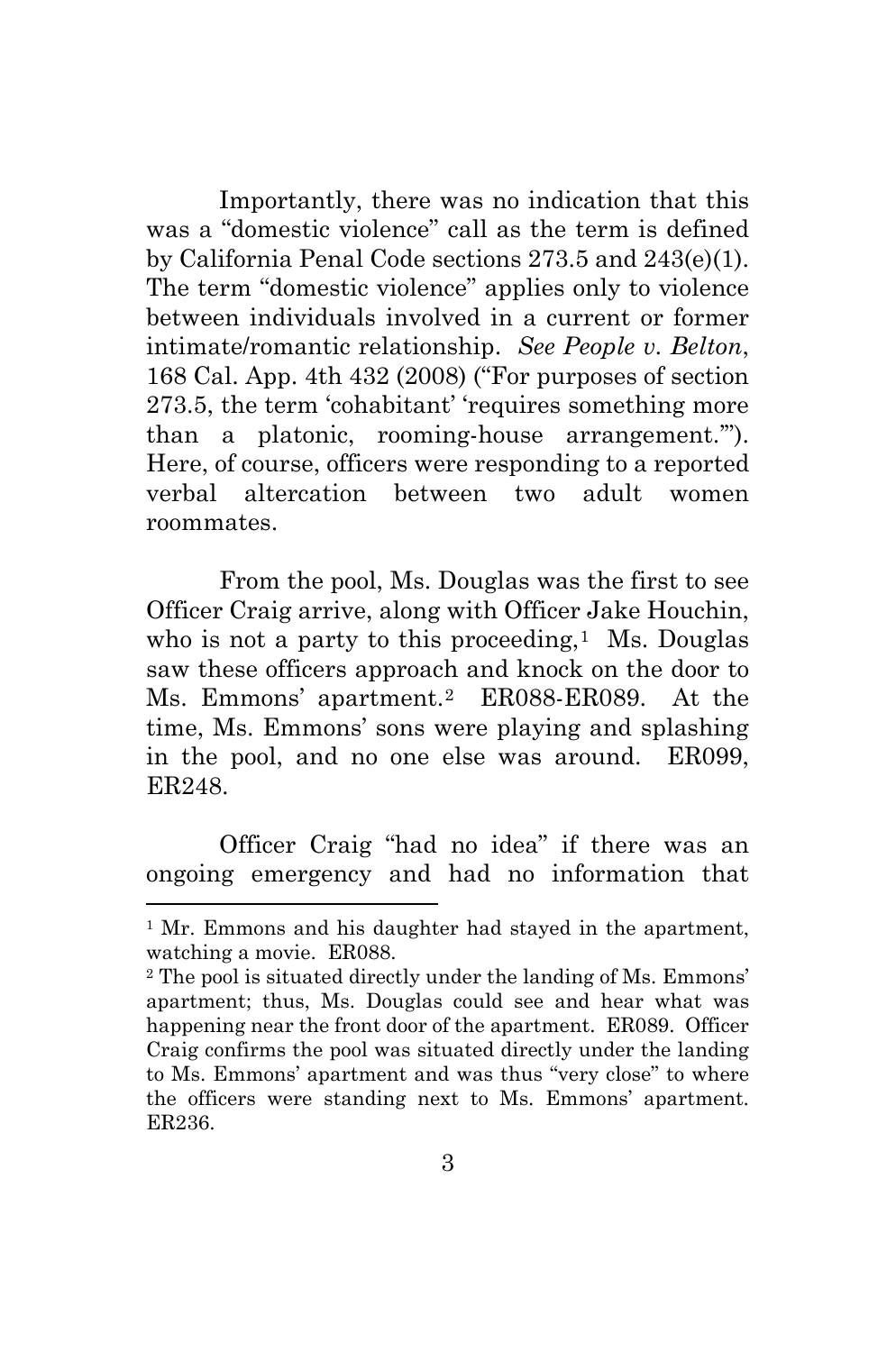anyone in the apartment was armed or dangerous. ER239-ER240. The officers heard no screaming or fighting coming from within the apartment; they did not observe anyone running into or out of the apartment; they did not see any indication that someone was injured; and they did not locate or encounter any neighbor that could confirm that any screaming or altercation had occurred as reported by the 911 caller. ER241-ER242, ER142, ER149-ER150.

When the officers knocked on the apartment door, Ms. Douglas asked the officers why they were there. ER089-ER090. Ironically, the officers responded that the matter did not concern her, to which Ms. Douglas replied, "Well, that's my apartment. What's going on?" ER090, ER246. The officers responded they were doing a welfare check, to which Douglas responded, "Well, everyone is fine. I'm here. My name is Ametria Douglas. I live there. You can leave. There's no reason for you to be here anymore. You can see I'm fine, and I'm with the boys. Everything is fine." ER090. Despite Ms. Douglas making these statements within a minute or two of the officers arriving, the officers insisted they needed to get into the apartment. ER090, ER094, ER101.

Officer Craig confirms Ms. Douglas attempted to communicate with him and Officer Houchin as they were approaching Ms. Emmons' door. ER242-ER243. While Officer Craig acknowledges it appeared Ms. Douglas and the children in the pool were "connected to the apartment," neither he nor Officer Houchin attempted to confirm Ms. Douglas' identity. ER244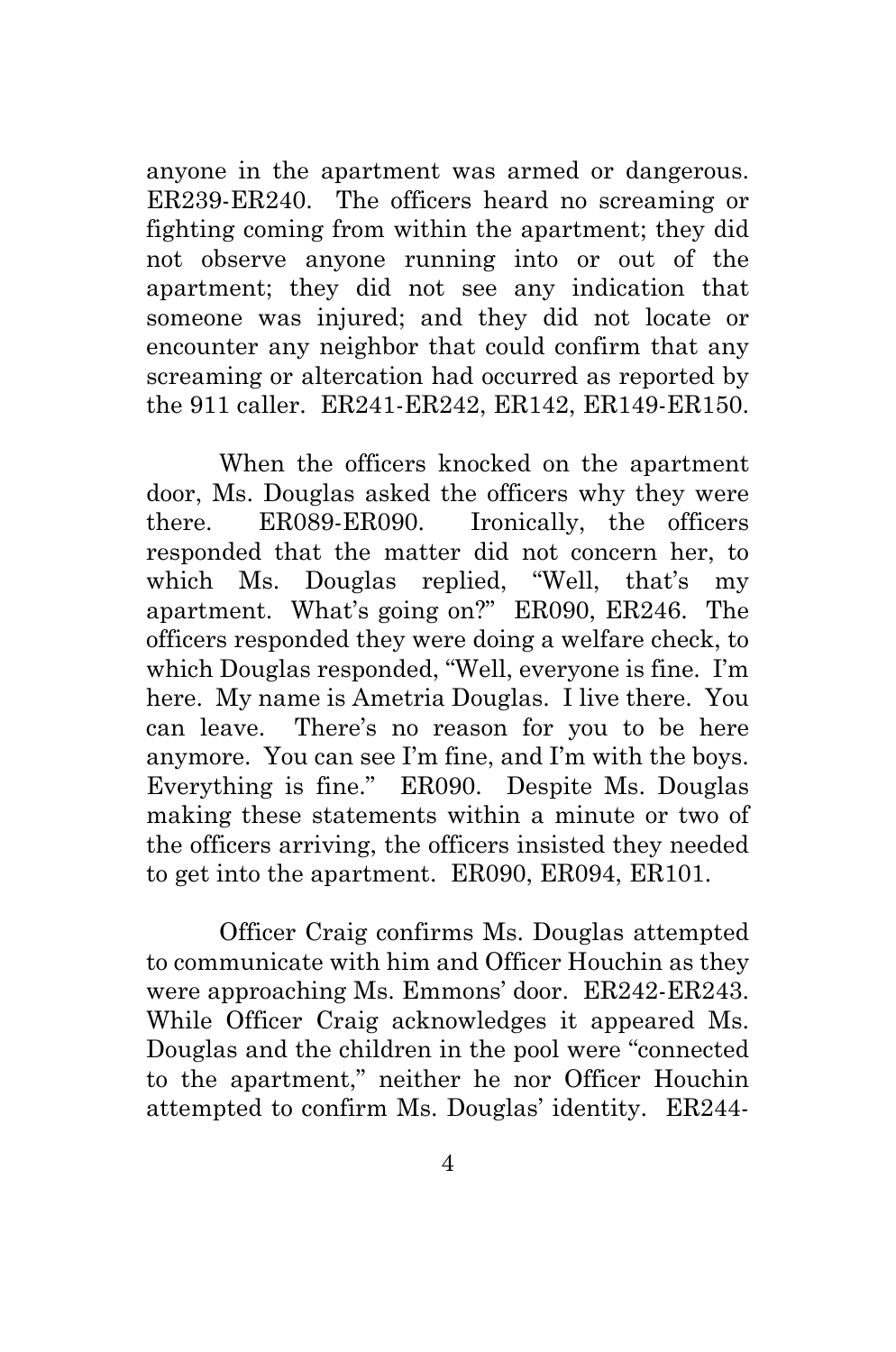ER245, ER303. Though, after hearing that she lived in the apartment, Officer Craig began demanding that Ms. Douglas leave the pool to unlock the apartment. ER247.

Upon seeing Officer Craig through the peephole in her front door, Ms. Emmons became scared and did not want to answer the door "[b]ecause of the aggression of how the way that they were knocking on the door" and because of a previous incident when her husband was arrested against her wishes by officers from the same department.<sup>[3](#page-9-0)</sup> ER064-ER067.

Ms. Emmons instructed her father not to answer the door, then went to a nearby window. ER066. Ms. Emmons pushed aside the blinds and stood in front of the open window to talk to Officer Houchin. ER068.

The officers began demanding that Ms. Emmons open the door to the apartment or they would kick the door down. ER277. Ms. Emmons did not understand why the police were "trying to barge in the house like that." ER058. "It was scary." ER058.

The officers did not tell Ms. Emmons they were there because Ms. Douglas' mother had called 911; the officers instead kept asking Ms. Emmons where her husband was, to which Ms. Emmons responded that her husband was working in Rhode Island. ER059, ER062-ER063, ER068-ER069, ER278. Ms. Douglas

 $\overline{\phantom{a}}$ 

<span id="page-9-0"></span><sup>3</sup> Although arrested, no charges were ever filed against Ms. Emmons' husband. ER290.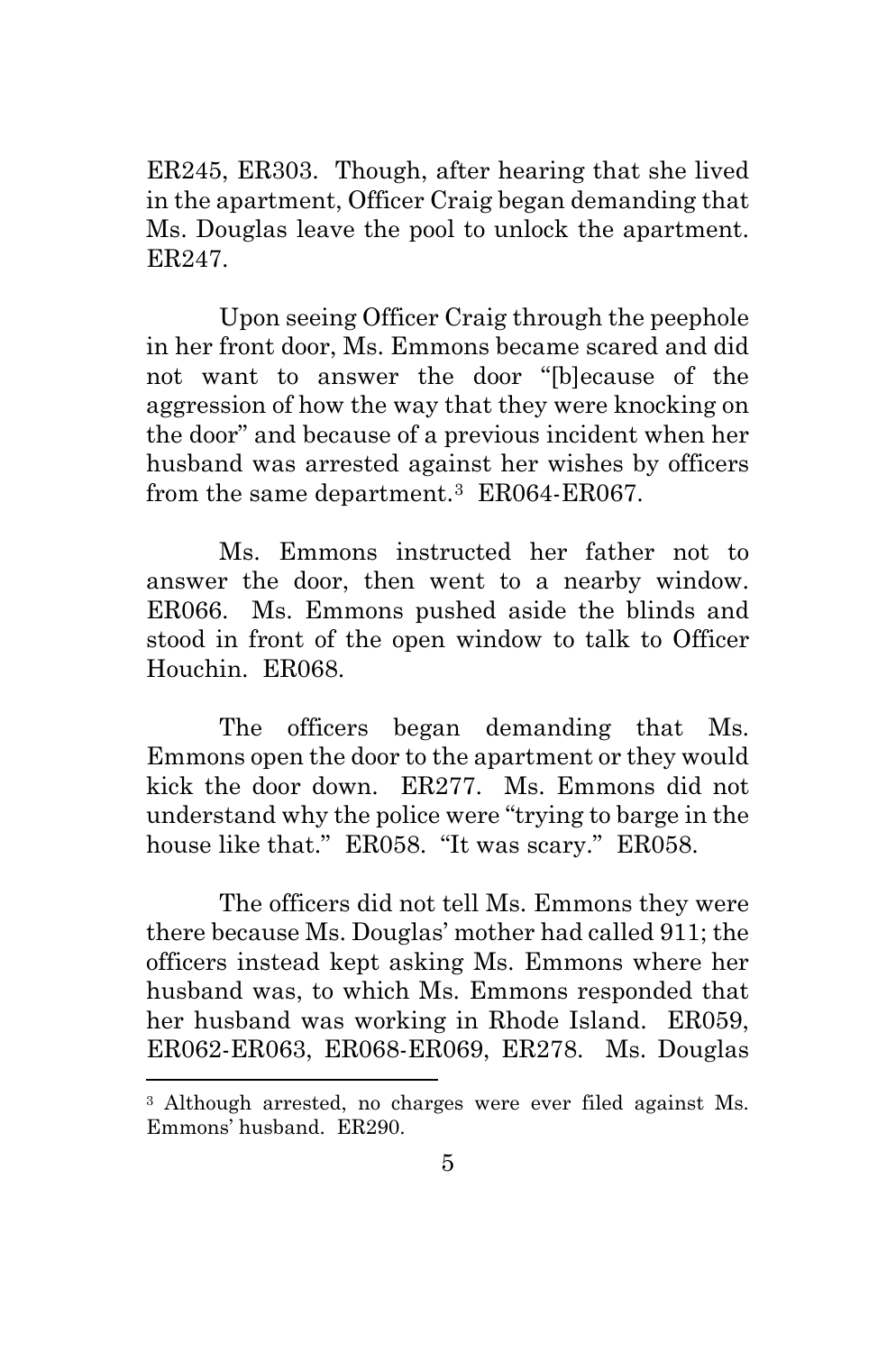confirmed Ms. Emmons' husband was not home. ER278.

Ms. Emmons could only guess the police were there because someone had reported her children screamed after she told them they could not go down to the pool and that she would spank them. ER061, ER067, ER281.

Even though police were dispatched with information about a verbal altercation involving Ms. Douglas and her *female* roommate, the officers continued to demand that Ms. Emmons' husband exit the apartment or the officers would break down the door. ER112.

While at the window, Ms. Emmons repeatedly asserted she did not want the officers in her home without a warrant. ER069, ER278, ER280. In response, Officer Craig continued to withhold the specific reason for their presence (i.e., the 911 call from Ms. Douglas' mother), repeating that if Ms. Emmons did not open the door, the officers would knock it down. ER069, ER281-ER283.

Apparently unconcerned with confirming whether an emergency was actually at hand, Officer Craig testified he "just wanted to have [Ms. Emmons] let [him] in." ER250. Officer Craig does not recall, for example, asking Ms. Emmons her name, if everything was ok, or for any other information to corroborate the 911 call before demanding entry. ER250-ER251.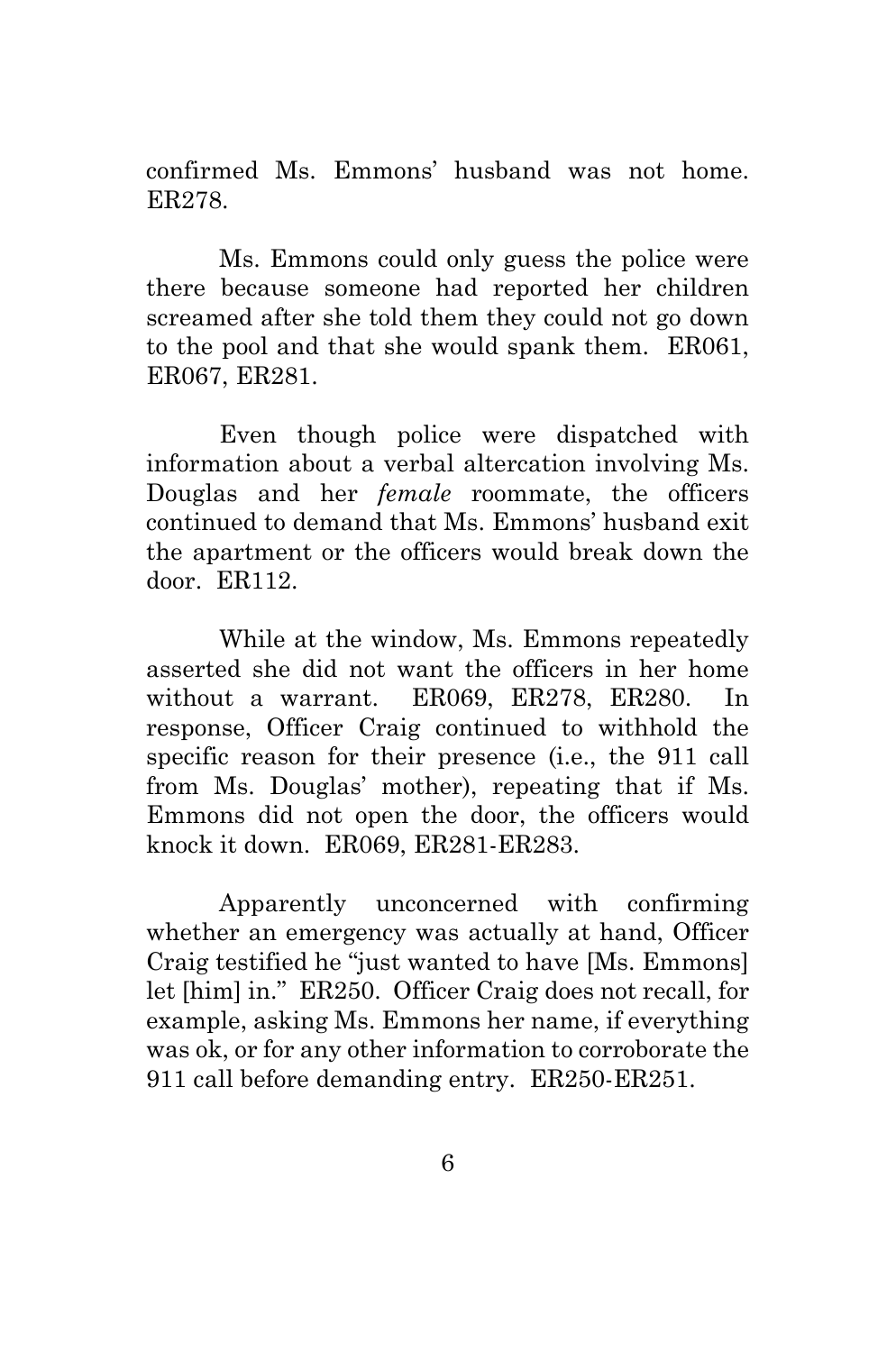It was not until well into the incident that Officer Houchin finally told Ms. Douglas the officers were there because of a 911 call from "somebody's mom up in L.A." ER303. Even then, Officer Houchin did not ask Ms. Douglas to confirm her identity. ER143-ER146. Officer Houchin claims, confusingly, that before he could confirm Ms. Douglas' identity, he needed to get into Maggie Emmons' apartment. ER146.

Several minutes into the incident, Mr. Emmons approached the window through which his daughter was talking with Officer Craig. ER114. While there, Mr. Emmons was identified as Maggie Emmons' father. ER115, ER283. Mr. Emmons and his daughter then stepped away from the window to talk about whether Ms. Emmons should open the door for the officers. ER118-ER121. It was at this point that Officer Craig made it clear he did not view Mr. Emmons as a threat, stating Mr. Emmons was "trying to talk sense to her in there." ER283, ER302.

Around this time, Petitioner Sergeant Toth was called to the scene. ER163. When he arrived, Officers Craig and Houchin still had not discovered any evidence to corroborate the 911 report that Ms. Douglas had screamed for help. ER178-ER180. And while Sergeant Toth thought there was "potential" for an emergency situation to exist, he was not aware of any ongoing emergency in the apartment. ER181- ER183.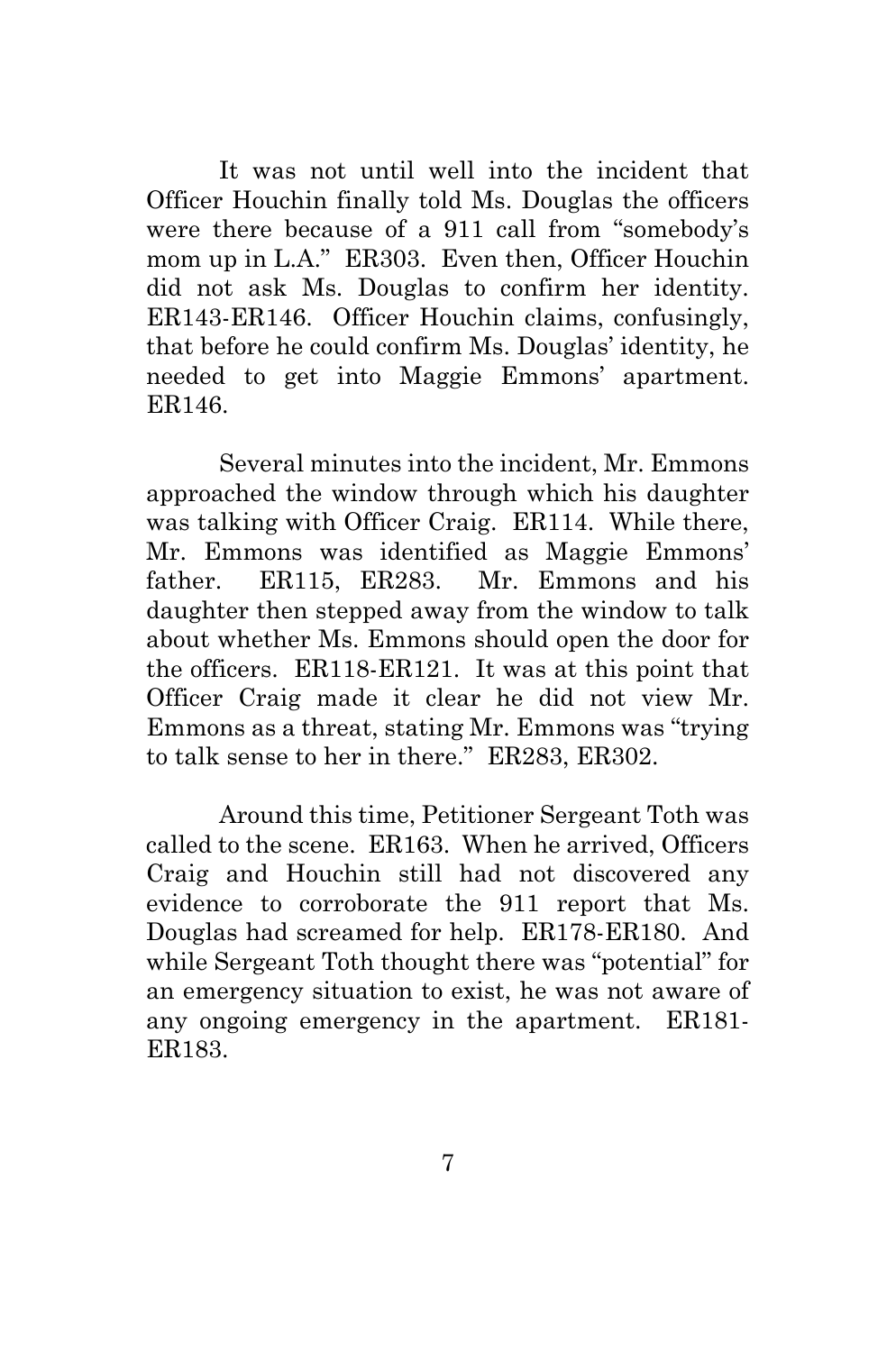### <span id="page-12-0"></span>**B. The Police Do Not Perceive Ongoing Emergency**

The incident was classified only "priority 2," i.e., not the highest dispatch priority. ER229-ER230. In responding to the initial call to Ms. Emmons' apartment, for example, Officer Houchin did not drive with lights and siren, because he did not believe that the call warranted such a response. ER135-136.

Like Officer Houchin, Officer Craig drove "normally" to Ms. Emmons' residence, neither speeding to the scene nor using lights and siren. ER234-ER235.

Another officer not a party to this proceeding, Officer Joseph Leffingwell, testified he did not think the incident "elevated to the level that required immediate force to make entry" and that, when he told Ms. Emmons to open her door, he was asking for consent. ER208-ER209.

The lapse in time is significant, as well, to the lack of an ongoing emergency. Officer Houchin confirmed that, once officers arrived, they had time to call for backup and a supervisor, wait for their arrival, then formulate a plan before attempting to enter Ms. Emmons' apartment. ER151. Officers Craig and Houchin were "very calm" as they waited for additional officers. ER249.

Sergeant Toth confirmed that, if there had been an imminent threat before he or another supervisor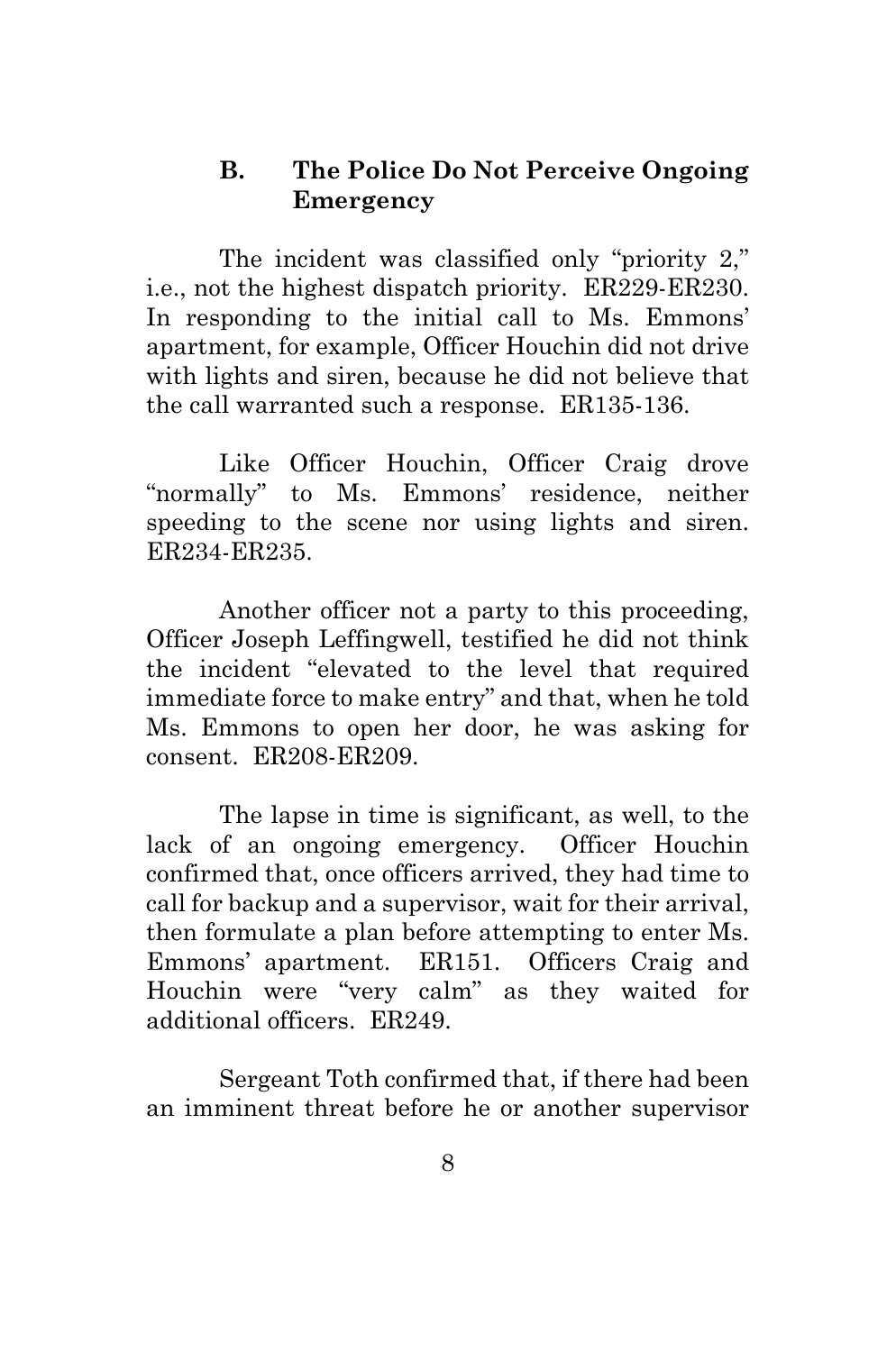arrived, the responding officers could have forced entry. ER168-ER169.

## <span id="page-13-0"></span>**C. The Police Unlawfully Arrest Mr. Emmons, Using Excessive Force**

When Sergeant Toth arrived, he says he was met by Officer Houchin who began filling him in on the situation.[4](#page-13-1) Officer Houchin was interrupted, however, when Mr. Emmons exited the apartment. ER165-ER167, ER172-ER173, ER133.

Trying to balance his daughter's fear of the police with the officers' repeated threats to break down the door, Mr. Emmons eventually decided he should go outside to talk with the officers. ER113.

As he exited and closed the apartment door, Mr. Emmons did not hear any clear command to leave open the door. ER116, ER122, ER124. In fact, when Mr. Emmons exited, no officer was immediately visible, as Officers Craig and Houchin were near the window. ER123.

Further, as Mr. Emmons closed the door, he was facing the door. ER124. Thus, Mr. Emmons first realized an officer was near the door when he was grabbed and forced to the ground. ER124. Thus, it

 $\overline{a}$ 

<span id="page-13-1"></span><sup>4</sup> Officer Houchin admits he turned his body camera off for this discussion with Sergeant Toth, and (unsurprisingly) claims it was during this unrecorded period that he told Sergeant Toth there had been a prior incident of domestic violence at Ms. Emmons' apartment. ER133-ER134.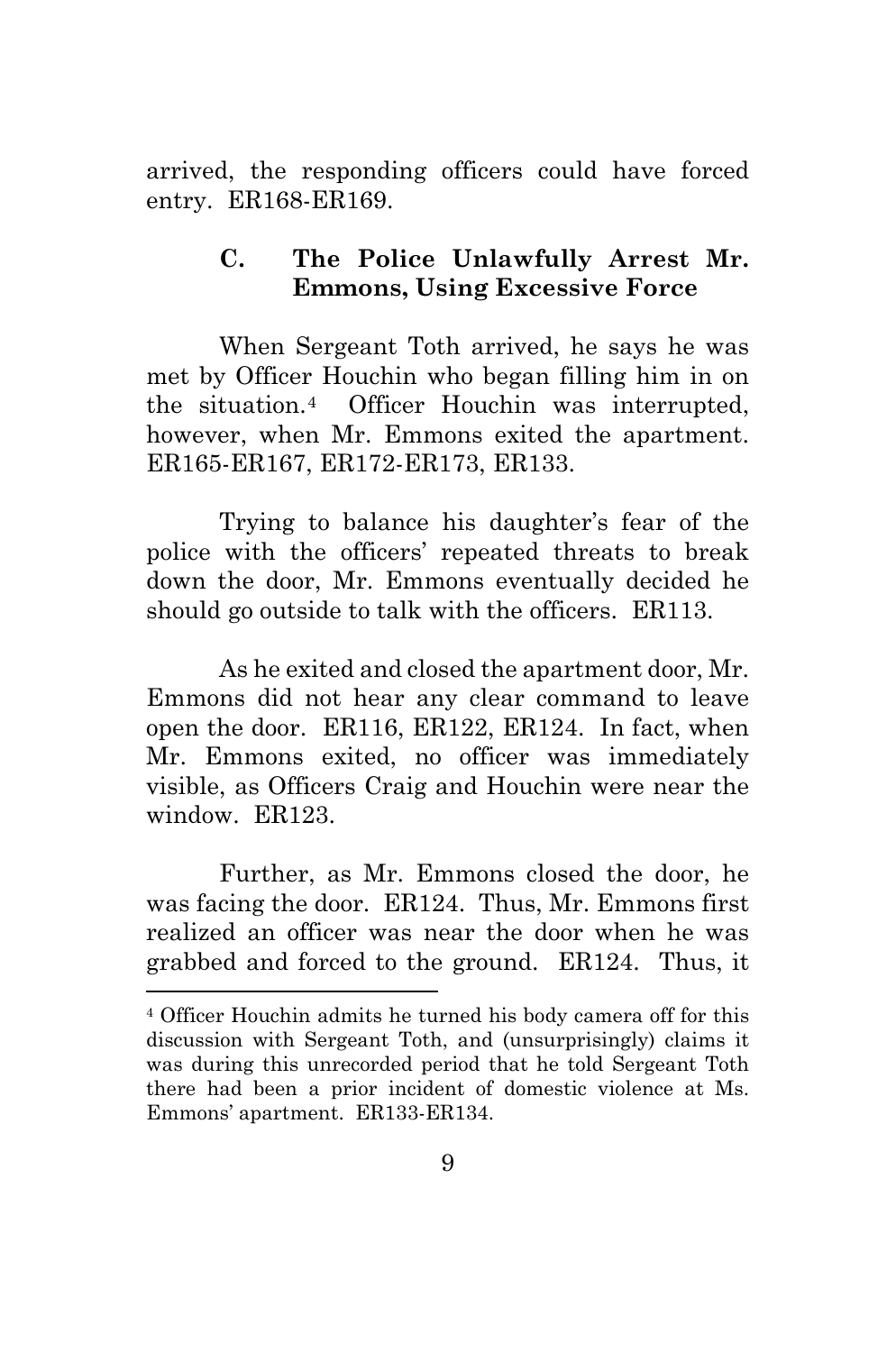cannot be said Mr. Emmons closed the door after hearing a clear and lawful police order. ER117, ER125,

Ms. Douglas remembers Mr. Emmons' arrest as him being "yanked out," then being "on the ground in handcuffs." ER091. Ms. Douglas observed no aggressive behavior by Mr. Emmons. ER091-ER092. She never saw Mr. Emmons slam the door on the officers. ER094. Ms. Douglas saw Mr. Emmons "being tackled to the ground." ER100-ER101.

Officer Craig never directly commanded Mr. Emmons to open the door to Ms. Emmons' apartment. ER252-ER253. And according to Officer Craig, Mr. Emmons' exiting and closing of the door could be considered, at most, only passive resistance. ER254- ER255.

Upon seeing Mr. Emmons' arrest, his grandsons began yelling up from the pool: "Let my granddaddy go! . . . What are you doing to my granddaddy?!" ER093, ER285. Both crying, the boys left the pool and tried to go up to the apartment to help their grandfather. ER093.

In addition to helping Officer Craig press Mr. Emmons to the ground, Sergeant Toth gave his stamp of approval to Mr. Emmons' continued unlawful arrest and false charge of violating California Penal Code section 148. ER184.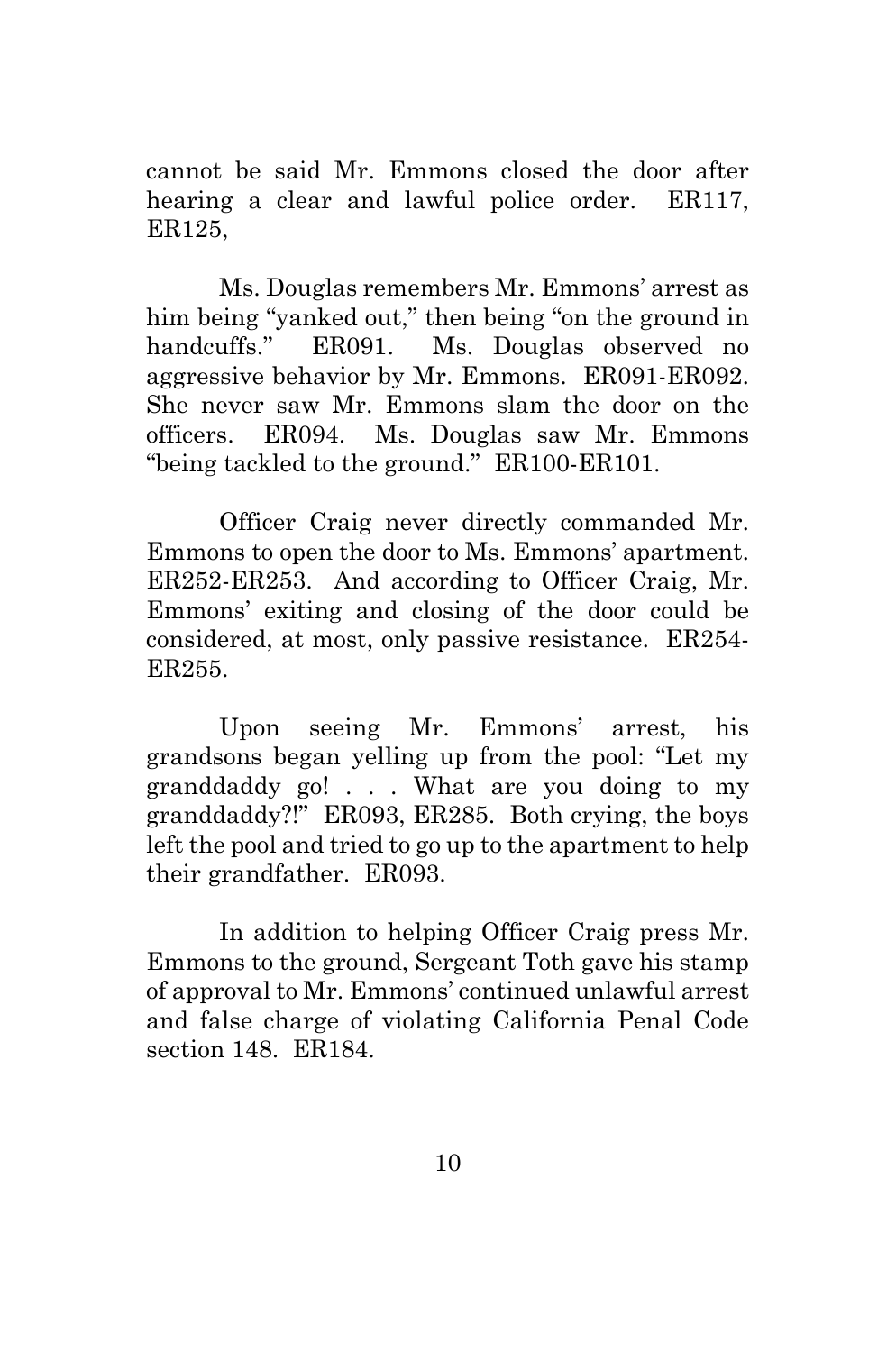# <span id="page-15-0"></span>**II. Proceedings**

Mr. Emmons does not take issue with Petitioners' recitation of this case's procedural history; he notes only a few facts for clarification or emphasis.

# <span id="page-15-1"></span>**A. Southern District of California**

The district court concluded "genuine issues of material fact preclude summary judgment on whether Officer Craig used a reasonable amount of force under the circumstances." (App. 30.)

# <span id="page-15-2"></span>**B. Ninth Circuit**

Petitioners argue the Ninth Circuit "correctly affirmed the District Court's judgment as to Maggie Emmons' Fourth Amendment claims finding that the 'officers had an objectively reasonable basis to conclude that there was a need to conduct a welfare check inside the apartment.'" (Pet'n 20.) Though, if the Court grants the Petition, the Ninth Circuit's decision as to Maggie Emmons' unreasonable-search claim will also have to be reviewed.

Petitioners' justification for arresting and using force on Mr. Emmons rests on their claim that an ongoing "emergency" required their entry into Maggie Emmons' apartment, and that Mr. Emmons impeded this mission.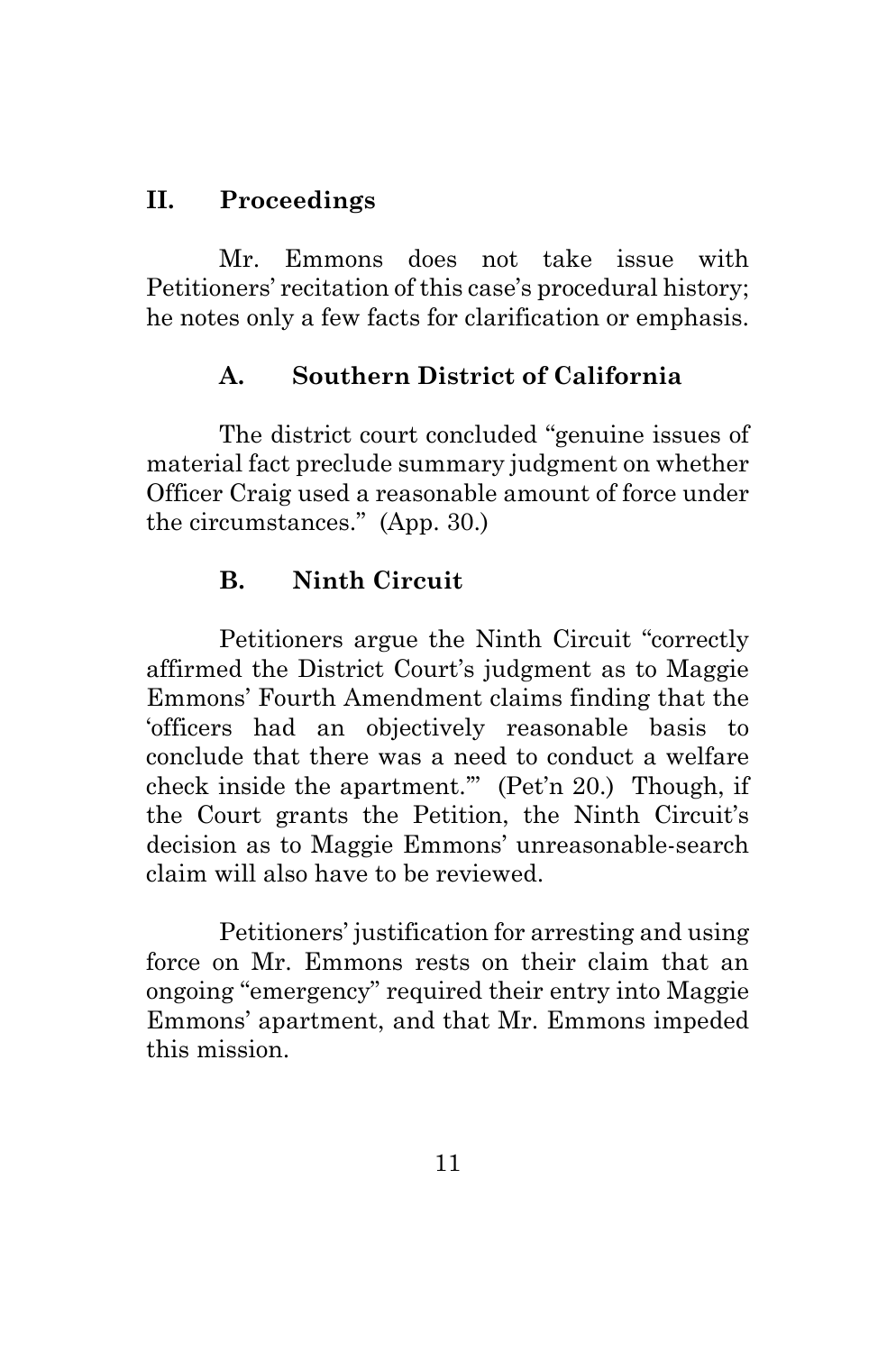As set forth in the preceding section, however, by the time Mr. Emmons was forced to the ground and arrested, the officers had seen the individual they were sent to check on (namely, Ms. Douglas) playing with Maggie Emmons' two children in a pool, located just under the subject apartment. Ms. Douglas had identified herself as an occupant of the apartment, saying there was no need for assistance.

Maggie Emmons had already talked to the officers through an open window, repeatedly explaining she did not want the officers in her apartment without a warrant because she had recently had a scary experience with officers from the same department. There was no indication Ms. Emmons' husband was anywhere nearby.

By the time Mr. Emmons was forced to the ground and arrested—nearly ten minutes into the incident—the officers had no evidence corroborating the 911 report of an adult woman screaming for help. In fact, by the time Mr. Emmons exited the apartment, the officers still had not explained the exact reason for their presence.

By the time Mr. Emmons exited the apartment, even Officer Craig had acknowledged Mr. Emmons was "trying to talk sense" to his daughter, who was continuing to insist on a warrant.

To the extent Petitioners claim the Ninth Circuit's decision on Mr. Emmons' Fourth Amendment claim is subject to review, so too is the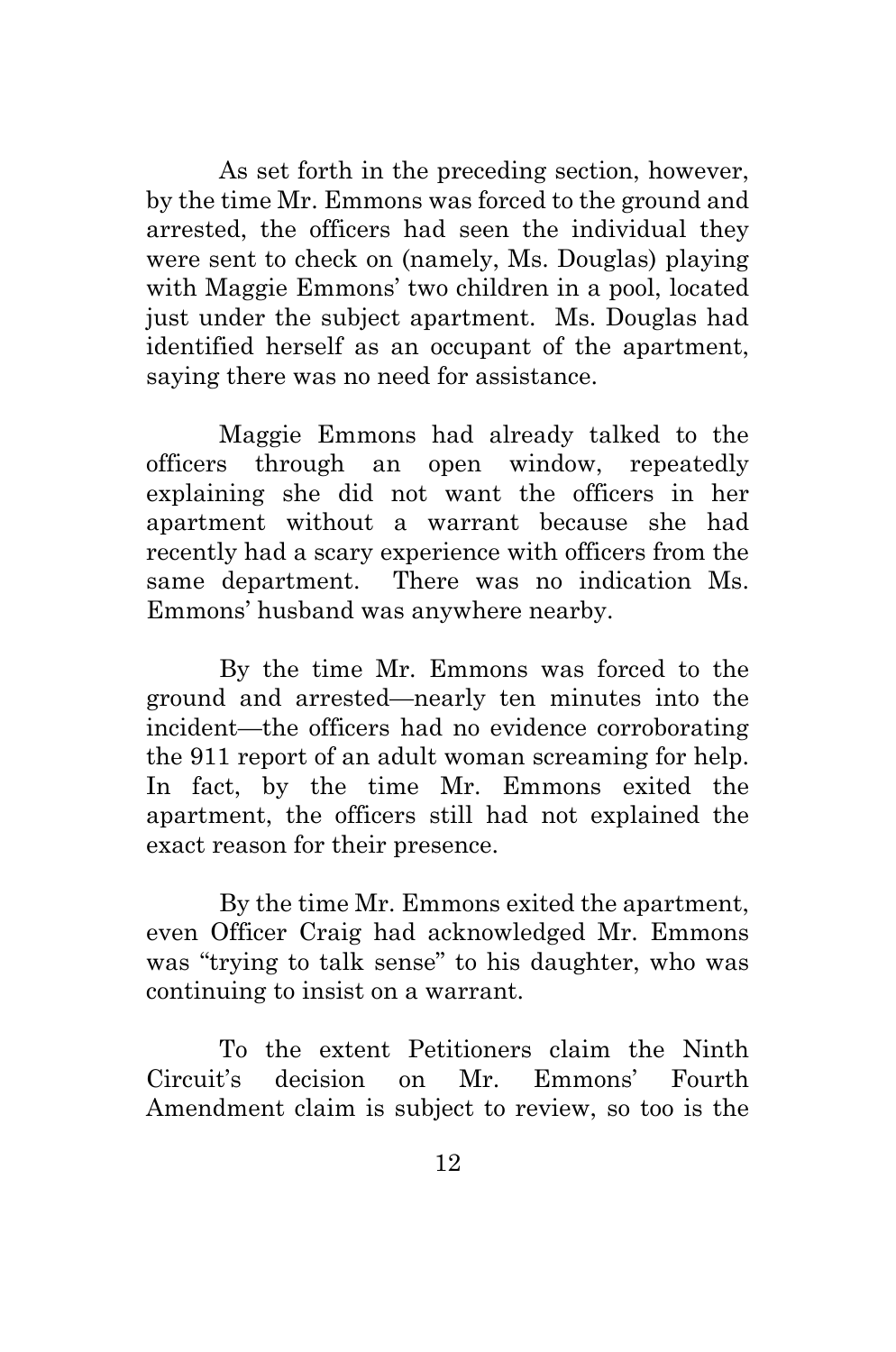question of whether disputes of material fact exist as to whether the officers reasonably believed an ongoing emergency was at hand, such that the emergency/welfare exception to the warrant requirement applied.

### **REASONS TO DENY WRIT**

<span id="page-17-0"></span>"A petition for a writ of certiorari will be granted only for compelling reasons." S. Ct. R. 10.

Considerations in deciding whether to grant a writ include: (1) whether a "court of appeals has entered a decision in conflict with the decision of another . . . court of appeals," and (2) whether a "court of appeals has decided an important question of federal law that has not been, but should be, settled by this Court, or has decided an important federal question in a way that conflicts with relevant decisions of this Court." S. Ct. R. 10(a) & (c).

The Ninth Circuit's holding that Sergeant Toth and Officer Craig are not entitled to qualified immunity at the summary judgment stage does not conflict with the decision of another circuit court or with relevant decisions of this Court.

There are no compelling reasons to grant the Petition. The Petition should be denied. And the Court should not, as Petitioners suggest, summarily reverse the Ninth Circuit's decision as to Mr. Emmons' Fourth Amendment claim against Sergeant Toth and Officer Craig.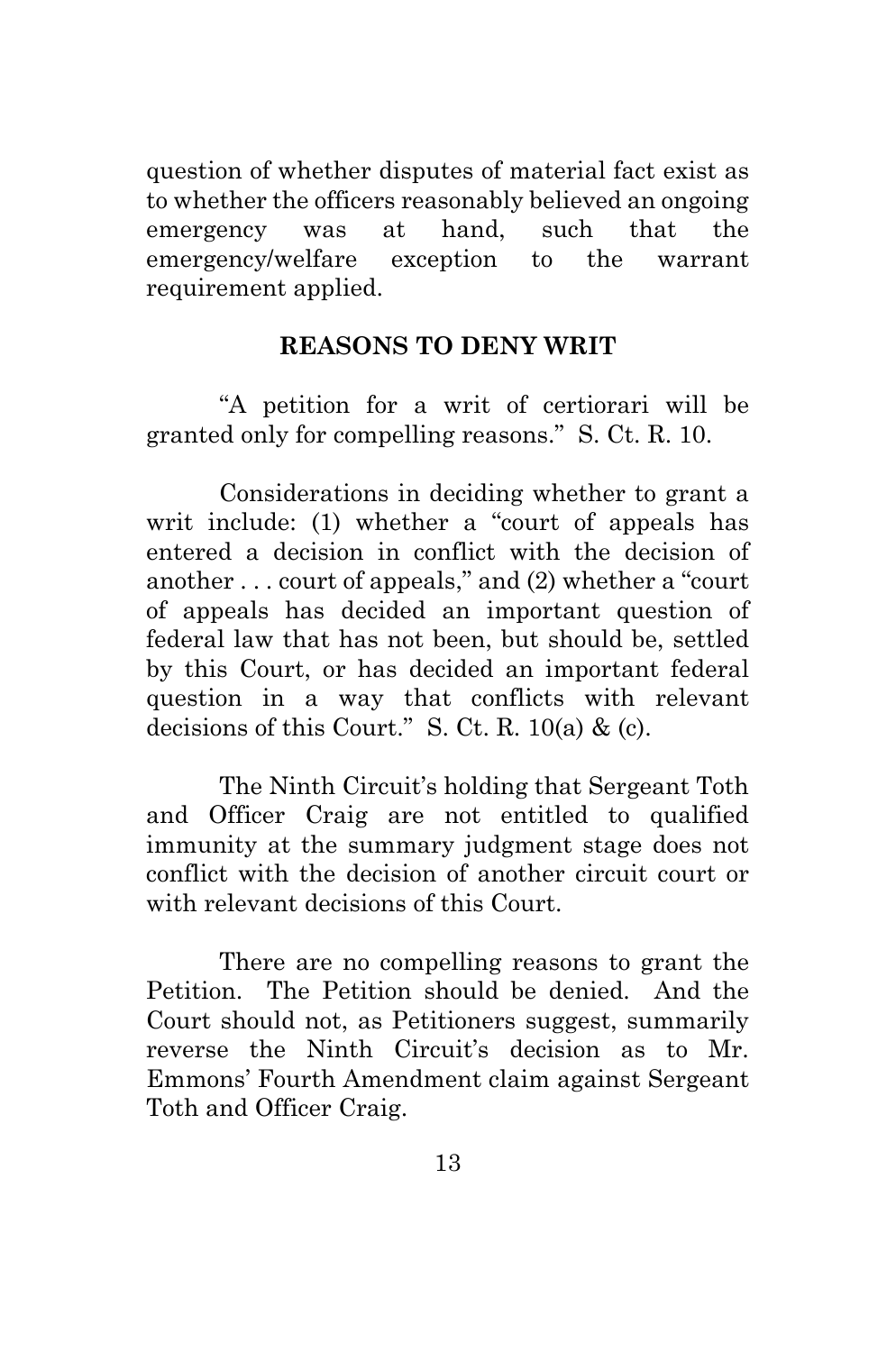# <span id="page-18-0"></span>**I. The Ninth Circuit Applied the Correct, Though Amorphous, Legal Standard in Denying Qualified Immunity at Summary Judgment**

While the Ninth Circuit's Amended Memorandum does not set forth a complete exposition of qualified-immunity jurisprudence, it squarely addresses the issue. (App. 4.) The court states, "The right to be free of excessive force was clearly established at the time of the events in question. *Gravelet-Blondin v. Shelton*, 728 F.3d 1086, 1093 (9th Cir. 2013)." (App. 4.) And without repeating it here, the Ninth Circuit in *Gravelet-Blondin* correctly explained the qualified-immunity standard in detail. *See id.* at 1092-95.

That said, Mr. Emmons' agrees with the Cato Institute's recent assessment of this judge-made doctrine. (Cato Inst. Amicus Br., *Almighty Supreme Born Allah v. Milling*, S. Ct. No. 17-8654, filed May 25, 2018.) Mr. Emmons agrees that—despite this Court issuing more than thirty opinions clarifying the application of this doctrine since its inception in the 1980s—the doctrine remains "amorphous" and "unmoored from any lawful justification and in need of correction." (*Id.* at 2-3, 7.)

Mr. Emmons further agrees with the Cato Institute that the question of whether a right is "clearly established" is "nebulous," having become "exactly what the Court assiduously sought to avoid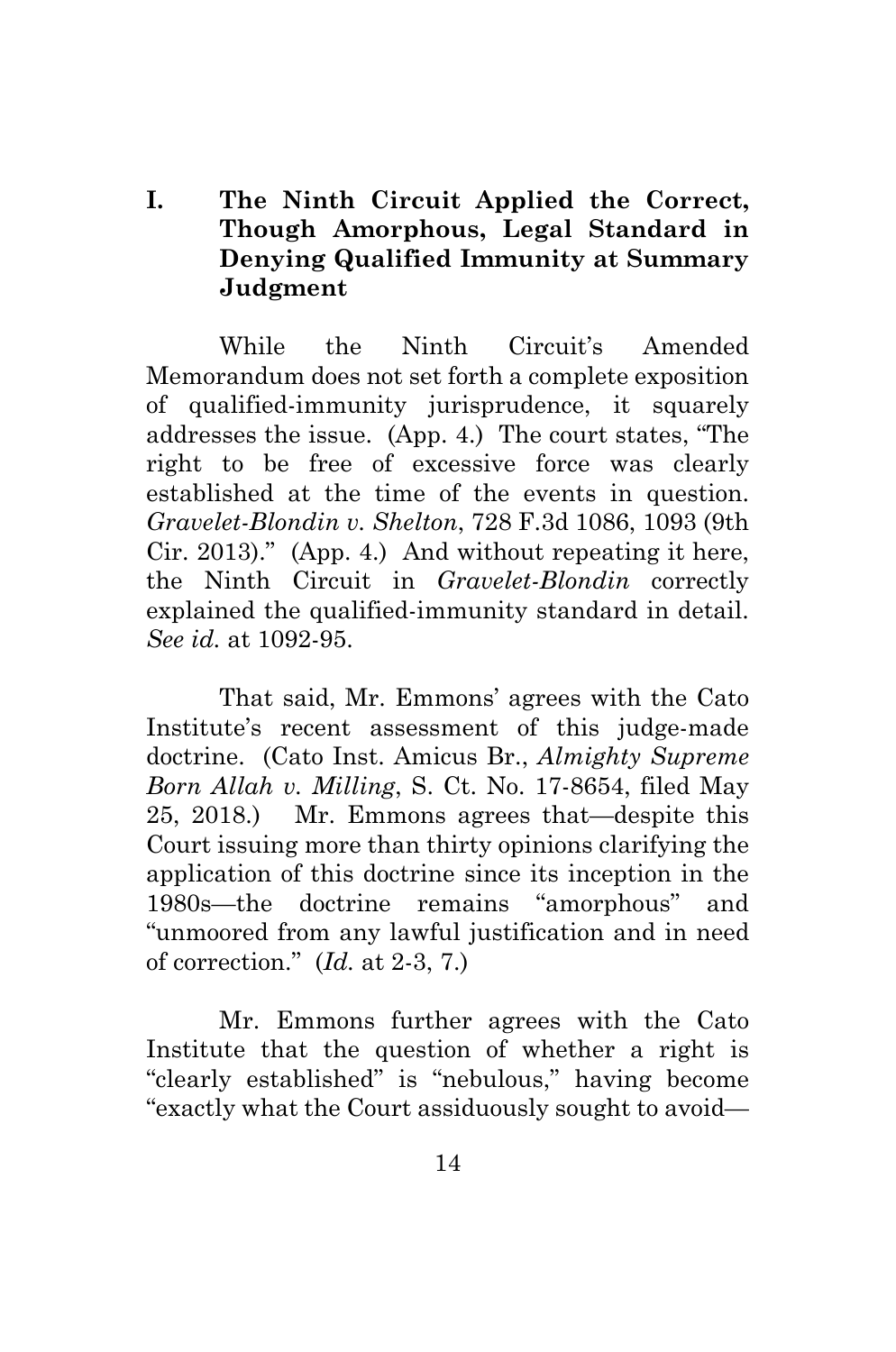a 'freewheeling policy choice.'" (*Id.* at 20.) Application of this one standard, has resulted in drastically different outcomes from circuit to circuit. (*See id.* at 7-11.)

Even Petitioners acknowledge application of the "clearly established" prong may depend on the selection of, "unfortunately, Circuit panels." (Pet'n 29-30.)

In front of this backdrop, it cannot be said the Ninth Circuit misstated or misapplied this Court's qualified-immunity jurisprudence when, assuming all disputes of fact were resolved in Mr. Emmons' favor, it found Mr. Emmons' right to be free from excessive force was "clearly established" under the circumstances of this case.

Because Petitioners contend, at most, that the Ninth Circuit misapplied the doctrine of qualified immunity, the Petition should be denied. *See* S. Ct. R. 10 ("A petition . . . is rarely granted when the asserted error consists of . . . the misapplication of a properly stated rule of law.").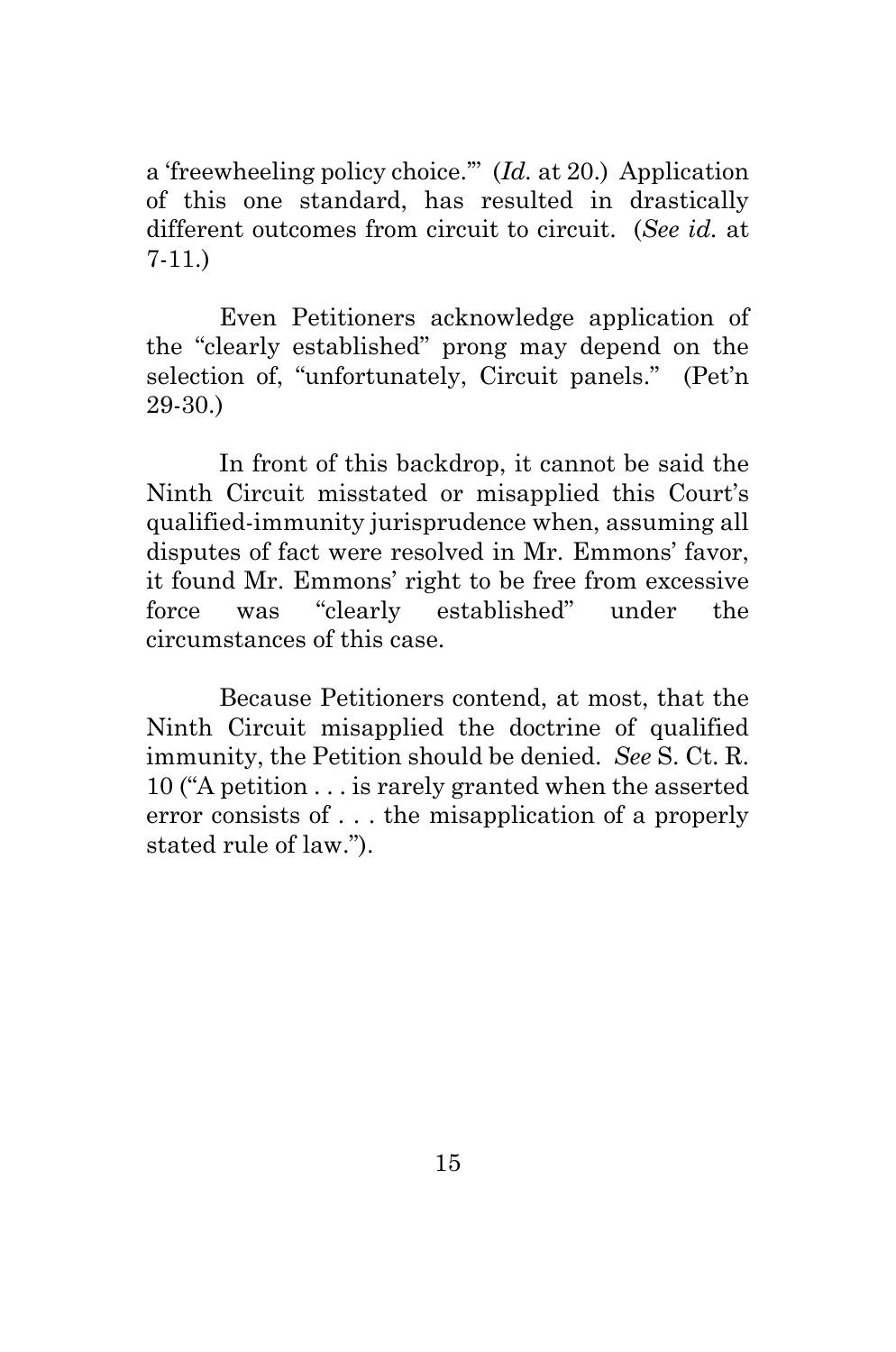<span id="page-20-0"></span>**II. All But the Plainly Incompetent or Those Who Knowingly Violate the Law Would Have Known the Arrest of, and Use of Force on, Mr. Emmons Violated His Fourth Amendment Right to Be Free From Excessive Force**

In *Gravelet-Blondin*, the court explained that, in the Ninth Circuit, "the right to be free from the application of non-trivial force for engaging in passive resistance was clearly established *prior to 2008*." 728 F.3d at 1092-95 (emphasis added). In support of its explanation, the Ninth Circuit cited numerous cases establishing the distinct "contours" of this right, including *Nelson v. City of Davis*, 685 F.3d 867 (9th Cir. 2012).

In *Nelson*, the Ninth Circuit, again citing numerous cases establishing the contours of this right, explained "that a failure to fully or immediately comply with an officer's orders neither rises to the level of active resistance nor justifies the application of a non-trivial amount of force." 685 F.3d at 881-82.

Thus, contrary to Petitioners' misleading argument that the Ninth Circuit relied on a *single* case, "decided after the event" (Pet'n 32-33), the Ninth Circuit, in fact, relied on numerous cases to support its conclusion that Mr. Emmons' right to be free from excessive force was "clearly established" as early as 2008—five years before this incident in 2013.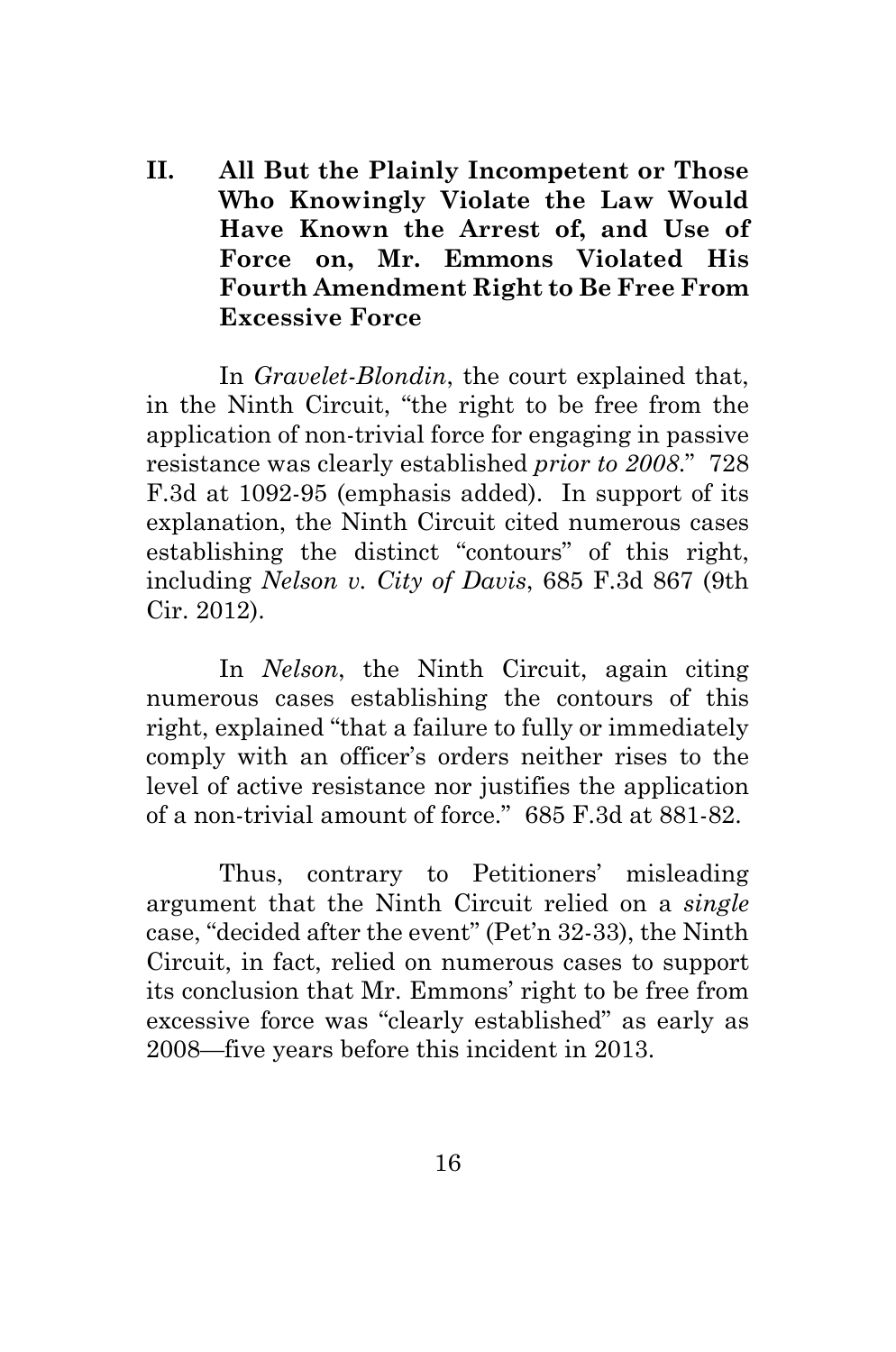Of course, whether Mr. Emmons actively resisted the officers, and whether the officers used more than a non-trivial amount of force on Mr. Emmons, are among the material facts that remain in dispute.

If the Ninth Circuit intended to rely solely on *Gravelet-Blondin* (as opposed to the many cases cited therein), this would not be plain error, as this Court has repeatedly emphasized that satisfaction of the "clearly established" prong "does not require a case directly on point for a right to be clearly established," and that "general statements of the law are not inherently incapable of giving fair and clear warning." *White v. Pauly*, 137 S. Ct. 548, 551-52 (2017).

Given extensive body of Ninth Circuit law delineating the right to be free from non-trivial force in response to passive resistance, "all but the plainly incompetent or those who knowingly violate the law," *see Mullenix v. Luna*, 136 S. Ct. 305, 308 (2015), would have known, at the time of this incident, that it would violate the Fourth Amendment to force an elderly man to the ground, and hold him there for minutes, thereby injuring his back and hip, after acknowledging this man had been trying to bring order to the incident (by "talking sense to" his daughter, as described by Officer Craig).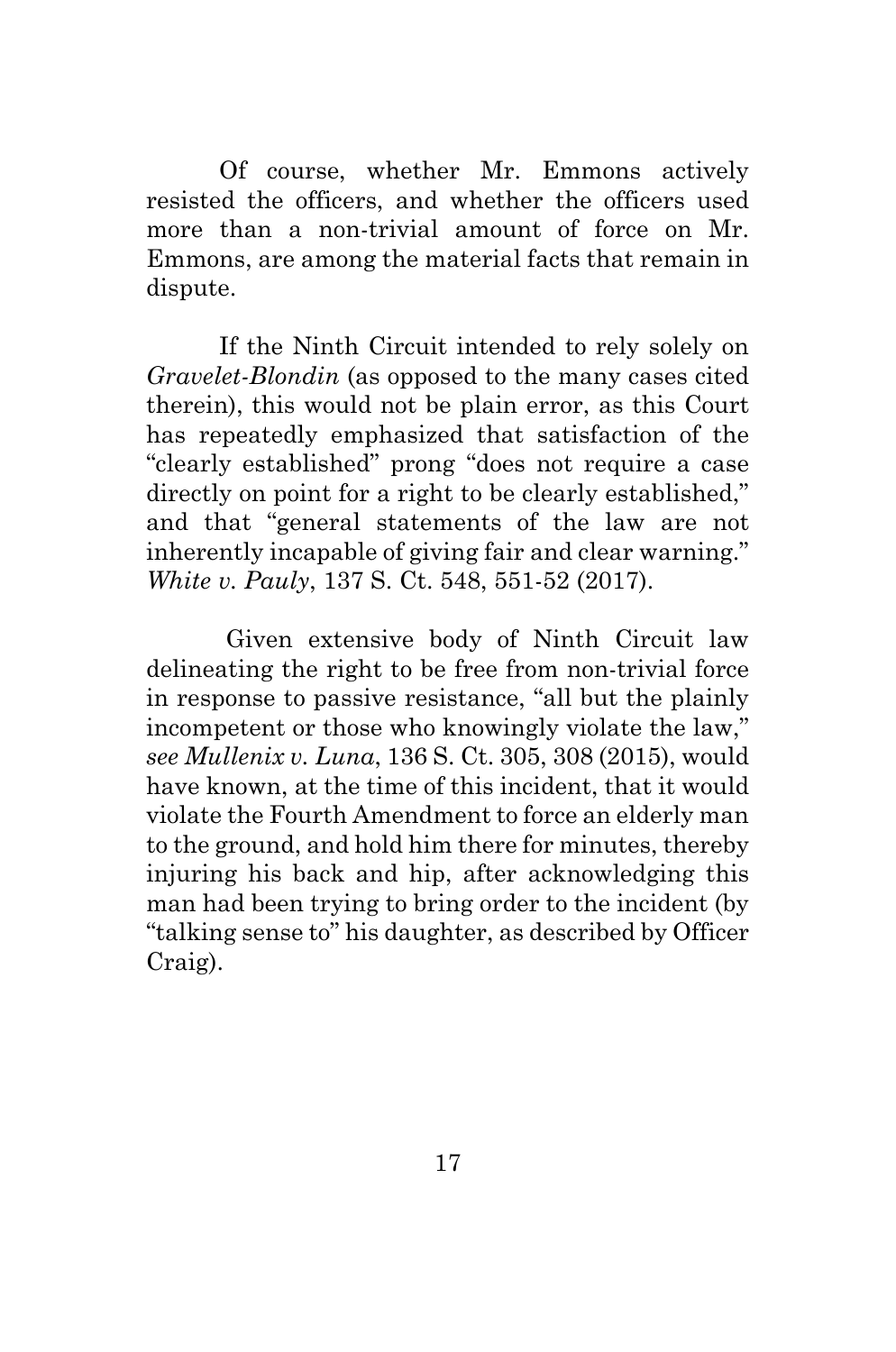### <span id="page-22-0"></span>**III. A Writ of Certiorari is Not Required to Resolve the Issue of Probable Cause**

Mr. Emmons agrees with Petitioner that the Ninth Circuit did not decide whether disputes of material fact preclude summary judgment in the officers' favor on Mr. Emmons' claim that officers did not have probable cause to arrest him for violating California Penal Code section 148(a)(1) (interfering with or obstructing an officers' lawful duties). (*See* Pet'n 34.)

The Ninth Circuit did, however, find: "There is evidence from which a reasonable trier of fact could find that Mr. Emmons was unarmed *and non-hostile*." (App. 3-4 (emphasis added).) One could infer the Ninth Circuit intended this holding to include the issue of probable cause; that is, that disputes of fact precluded summary judgment on the issue of probable cause, as well.

Indeed, as set forth in Mr. Emmons' Statement of the Case, there is evidence showing Mr. Emmons could not have possibly interfered with or obstructed any lawful police conduct. Mr. Emmons remembers, for example, having already closed the apartment door before hearing any command to leave the door open. And whether the command to leave the door open was lawful, of course, raises the question of whether the officers reasonably perceived an ongoing emergency when Mr. Emmons was commanded to leave the door open.